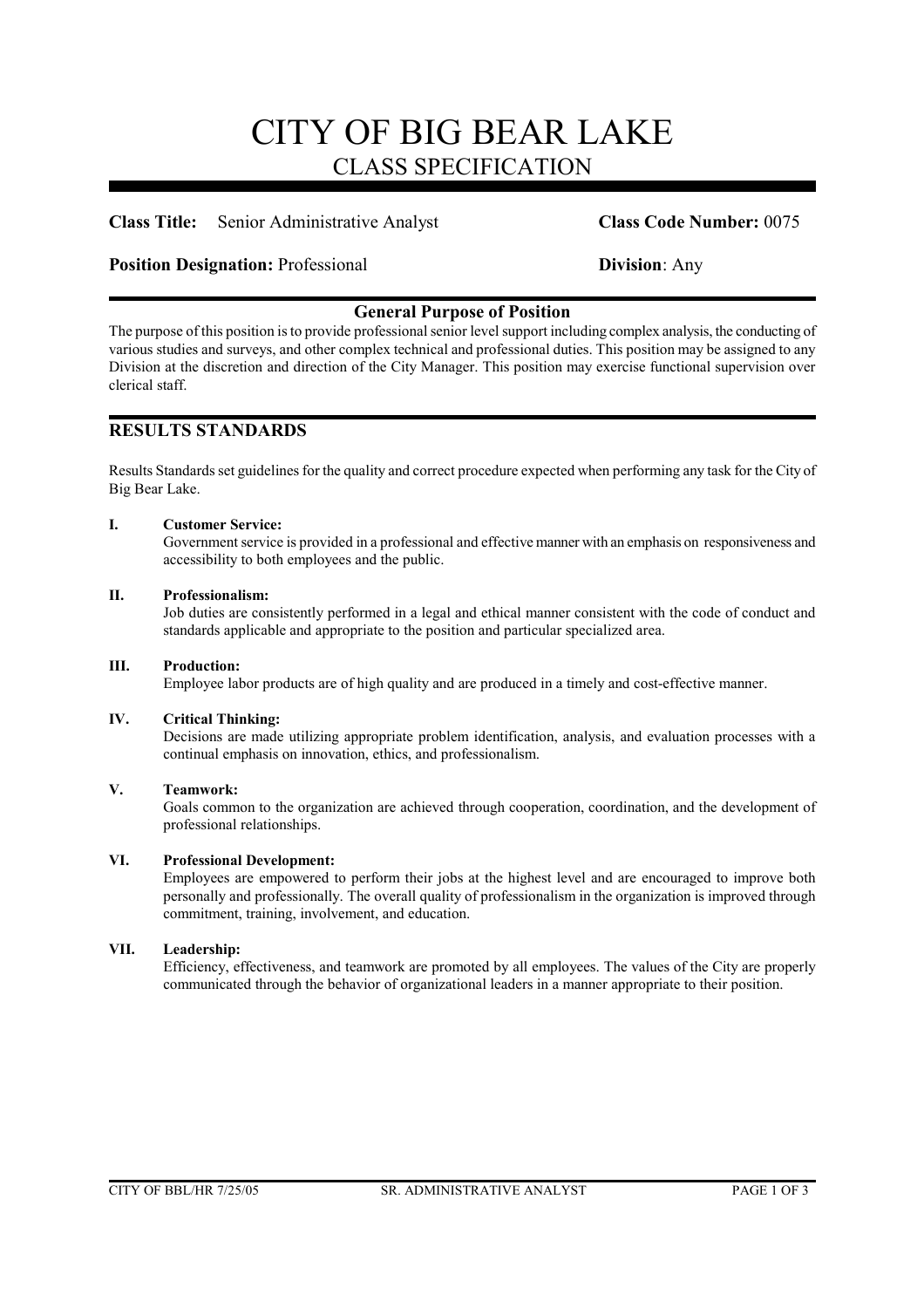# CITY OF BIG BEAR LAKE CLASS SPECIFICATION

# **FORMAT**

**Result Statements:** (in bold) describe common results expected of the Division or results specific to a particular position.

Performance Standards (preceded by a  $\Box$ ) describe the specific manner in which the associated Result Statement is achieved by this position. Multiple Performance Standards can be associated with each Result Statement and define the expectations for employee performance.

#### **A. Professional level support is provided to the Division/Department of assignment.**

- $\Box$  Routine analytical and technical work is completed accurately, in a timely manner, as assigned by the Division/Department Manager.
- Complex research and analysis is performed in support of budget preparation and other standard Division/Department operations.
- Various surveys and studies are performed in accordance with professional standards of methodology as directed by the Division/Department Manager.
- $\Box$  Interviews are conducted with prospective employees, consultants, and contractors to screen for appropriate qualifications and provide recommendations to allow the selection of the best candidates.
- Representation of the City is provided to various intra-governmental agencies and other organizations.
- $\Box$  Policy recommendations are prepared and presented to senior management and/or governing bodies.
- **B. Special projects are completed in a timely and professional manner.**
- Research and analysis are conducted in accordance with professional standards in support of special projects.
- Special projects are coordinated, administered, and evaluated at the direction of the Division Manager.
- $\Box$  Reports are prepared in a timely manner in accordance with professional standards.
- Presentations are made to management, City Council, Planning Commission, and other appropriate parties to provide accurate information and sound recommendations.
- Grant applications are prepared and submitted for various programs in accordance with accepted professional practices.
- **C. The policies, procedures, and productivity of the Division/Department are improved.**
- Policies and procedures are developed, reviewed, and implemented at the direction of the Division/Department Manager.
- Regular feedback and suggestions are provided in an appropriate manner to management.
- □ Specialized training is provided as directed by management.
- Appropriate training is sought out and attended with management approval.